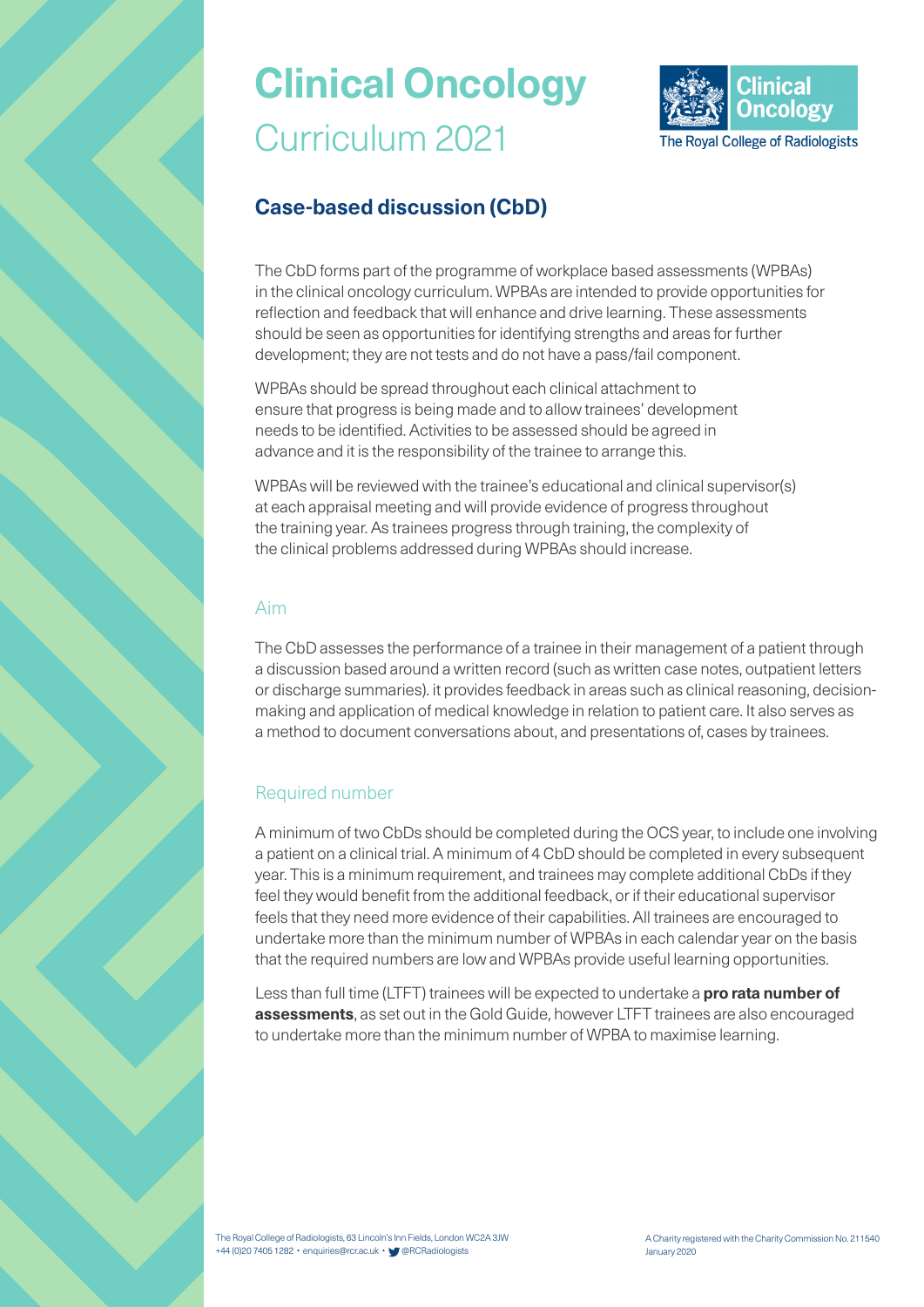## **Clinical Oncology** Curriculum 2021



### Who can complete a CbD?

A CbD can be completed by any suitably trained assessor. This may be a clinical oncology or medical oncology consultant, or a more senior trainee. In some circumstances it may be appropriate for a consultant from another specialty (e.g. acute medicine) to complete this assessment.

Assessors must have been trained on delivering feedback, the purpose of the CbD and completing the CbD in Kaizen. Their equality and diversity training should be up to date.

#### How to complete a CbD

It is the responsibility of the trainee to arrange assessment and this should be done as soon as possible after the case to be discussed. This allows the trainee to act on feedback and for further assessment to be targeted.

In order for trainees to maximise benefit, reflection and feedback should take place in a setting where discussion can take place without interruption. Feedback should be of high quality and should include an action plan for future development.

Feedback for the CbD should cover the trainee's medical record keeping, clinical assessment, investigations and referrals, management plans, future planning and follow up, and their overall clinical judgement. It should include discussion of the trainee's reflection and self-assessment, and identify the trainee's strengths and areas for development in these categories. An action plan for further development and review of this should be agreed.

#### **Accessing the CbD in Kaizen**

The trainee will need to log in to Kaizen to create the assessment form and fill in some initial information. The form will then be sent to the supervisor to complete.

We recommend that the form should be completed with both trainee and assessor present where possible, to support discussion and optimise learning. There are additional steps that allow the form to be completed in this way.

Instructions for trainees:

- Log into Kaizen with your user name and password, then click the 'create' button and select the CbD from the list of assessments that appears.
- Enter the date covered by the CbD using the date selector, and complete the fields to record a description of the case discussed and your own reflection.
- If the assessor is present: Enter the name of the assessor. If the assessor is not listed, enter their email address. Click on the 'Fill in on the same device' slider to move it to 'yes.' This will unpack the fields for the supervisor to complete.
- If the assessor is not present: Enter the name of the assessor. If the assessor is not listed, enter their email address. Click 'submit' to send the CbD to the assessor for them to review and approve.